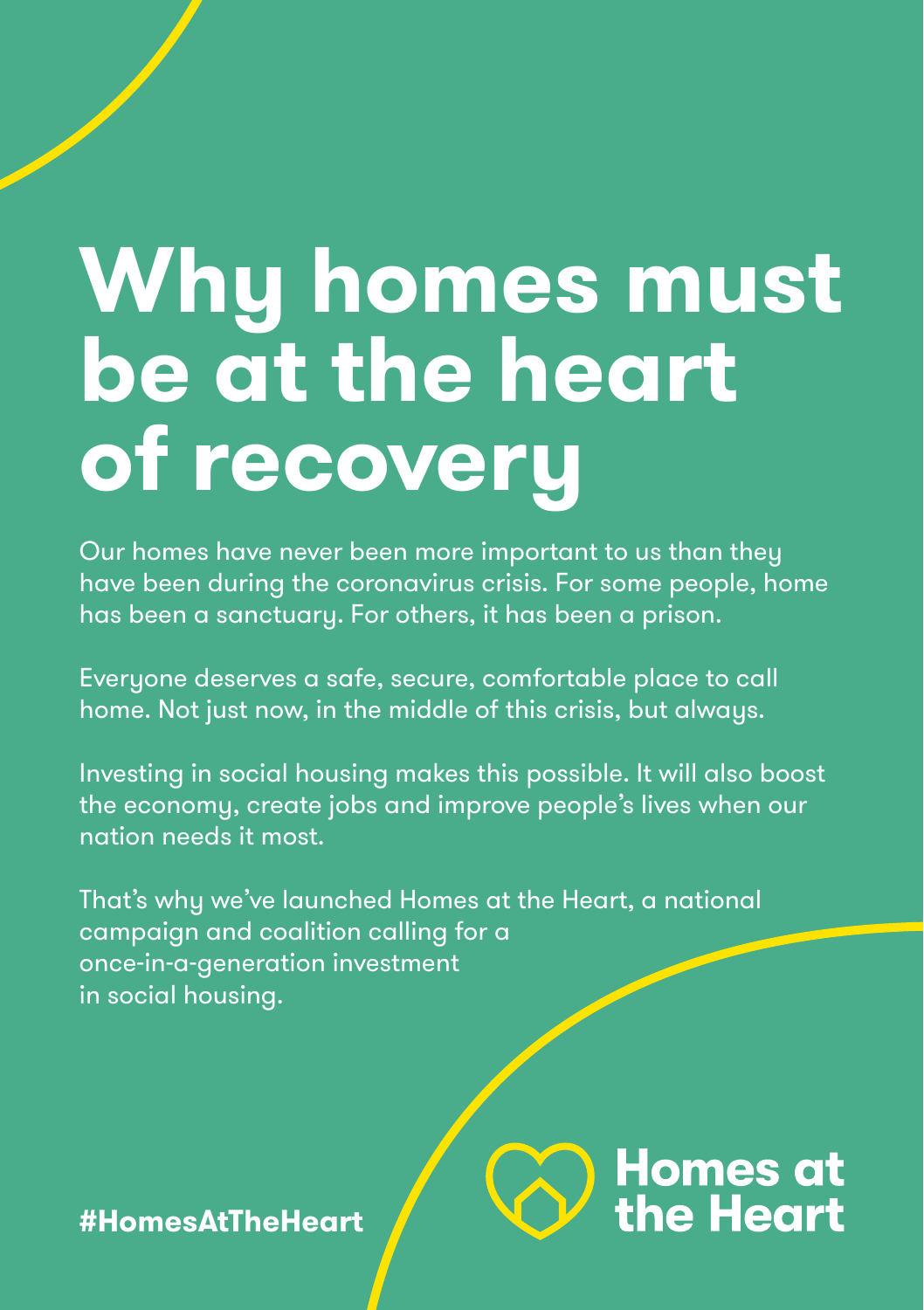### **Life in lockdown – the effects of coronavirus**



of adults – **15.9 million** people – have had **mental or physical health problems** during lockdown because of lack of space, or the condition of their home.

Source: English Housing Survey



of people with a lack of space have been **suffering with health problems** during lockdown.

Source: YouGov



of everyone who said they had a lack of space said this had led them to **seek medical help** or take medication for their mental health.

Source: YouGov



of those in cramped conditions said they **hadn't been able to get enough sleep** because of the lack of space.

Source: YouGov



of all British adults said they **felt depressed** during lockdown because of a lack of space in their home.

Source: YouGov



people are spending lockdown in a home that consists of **just one room**.

Source: English Housing Survey





people are spending lockdown in homes that have **serious issues with damp or mould.**

Source: English Housing Survey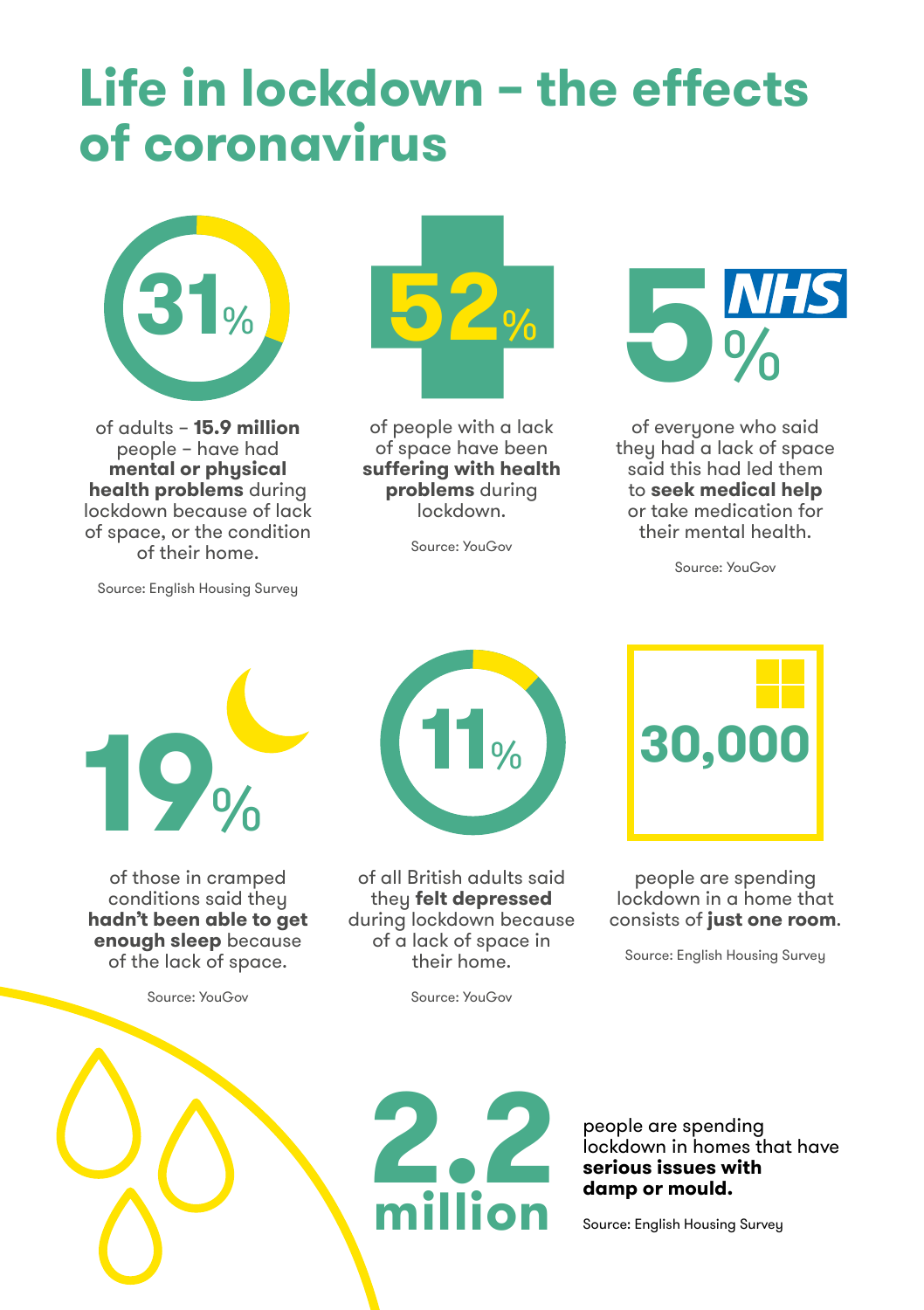## **Improving the quality of homes for the future**

This crisis has brought into sharp focus the lack of quality and space in many people's homes. Everyone deserves a safe, secure, comfortable and affordable place to call home, not just now, during this crisis, but always. But we still have some way to go.



**homes** in England do not meet the **Decent Homes Standard**, including nearly a quarter of private rented homes.

Source: English Housing Survey



A record high of **3.7m people** are living in overcrowded homes, including **1.6m children**.

Source: English Housing Survey



families are living in temporary accommodation – the **highest number since 2007**.

Source: MHCLG



of homes in England **do not have access** to private outdoor space, rising to 35% for flats.

Source: ONS



Private renters spend **40% of their income** on housing costs. This compares to 30% of social renters and 19% of owner-occupiers.

> Source: EHS – Income of HRP and partner



**people** live in multiple occupation houses, sharing facilities such as kitchens and bathrooms with strangers.

Source: NHF analysis of multiple occupation houses estimates in Local Authority Housing Statistics



of British households do not have **any connection to the internet**, rising to **27%** amongst single person households aged over 65.

Source: ONS